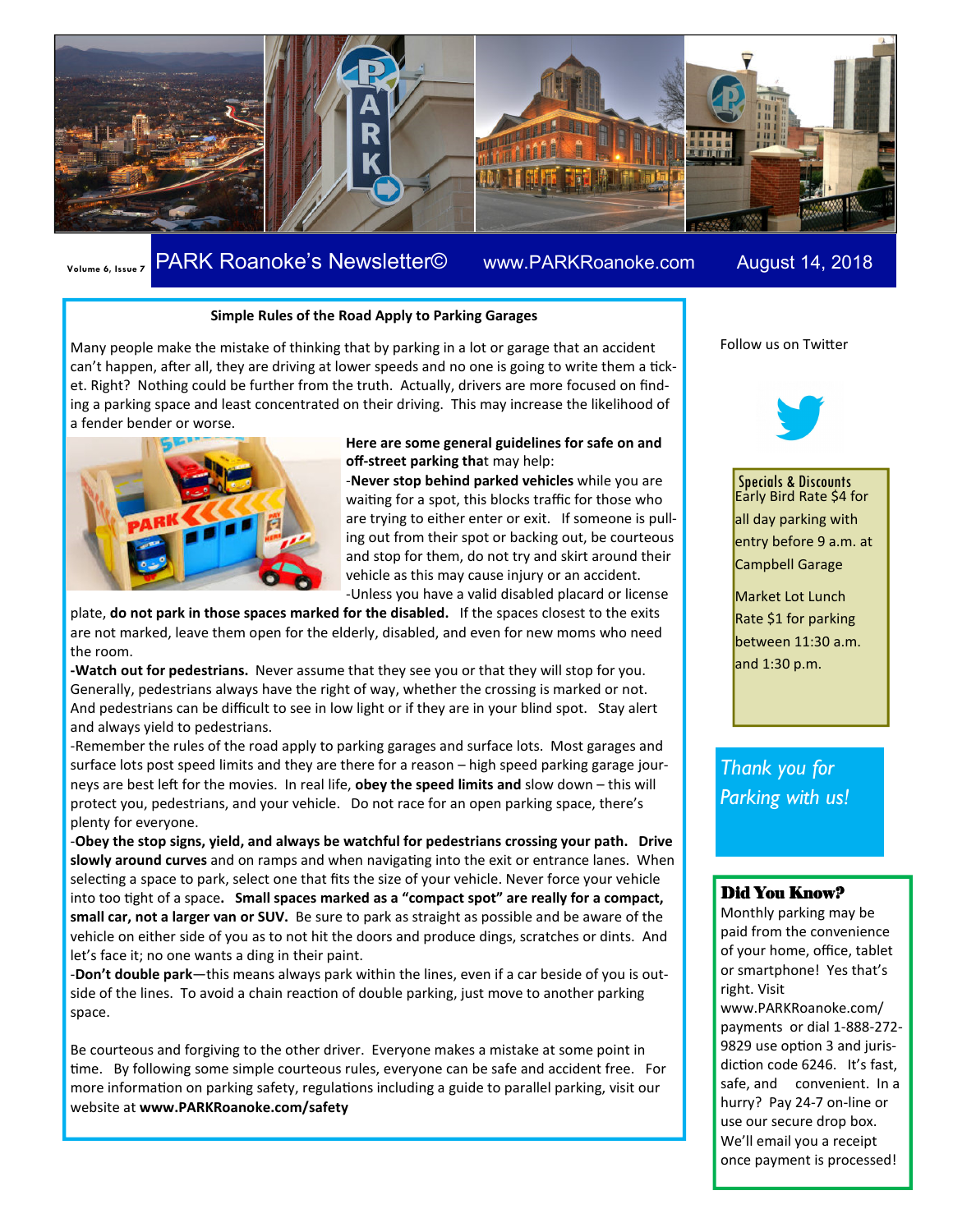

*Payments for Monthly Parking and Citations may be paid on-line or over a toll free telephone line.* 

www.PARKRoanoke.com/payments or dial

1-888-272-9829 Option 3 and Use Jurisdiction Code 6246

A nominal processing fee applies to credit/debit card payments.

PARK Roanoke P. O. Box 83 Roanoke, VA 24002 117 Church Avenue, SW Roanoke, VA 24011

Phone: 540-343-0585 Fax: 540-342-6447 E-mail: parking@PARKRoanoke.com

## **How to Start a Carpool Submitted by Jeremy Holmes, Director RIDE Solutions**

It may not look like it, but every day our streets are filled with a tremendous mass transit opportunity. Look at any car commuting on I-81 into Roanoke, or check out the vehicle next to you while you're crawling onto 220 north in Clearbrook one morning, and you'll see it. In fact, there a good chance all you have to do is look in your own rearview mirror and you're likely to see a way to move more people through the same number of lanes at twice the speed, all while cutting your commute costs by half or more as you see empty seats in every car.

Sure, commuting alone is unavoidable for many people, for many reasons. But for most folks, filling an empty seat is easy and has immediate financial benefits.

As an employee, you can work with your employer to find ways to encourage coworkers and even nearby companies to consider carpooling. But how to get started?

RIDE Solutions has some easy recommendations to get you going.

 $\Box$  Start at Work: Ideal carpool partners are those who already works in the same building, so start there. Ask for an employee message board in a common area like a lunch room or printer room were folks can post both rideshare needs and offers. If your company uses an intranet, ask

about creating an online forum where your coworkers can make requests.

 $\Box$  Implement Incentives: Incentives don't have to be complicated, or even cost you money. Something as simple as reserved parking spaces for carpoolers can be highly sought after, Particularly at worksites where parking is limited, or employees are paying for parking. You know what your challenges are in getting to work each day – talk to your employer about what they can do to help.

 $\Box$  Register with RIDE Solutions: Our carpool matching program is an easy way for you to find a match and we do all the work. You have complete control with how your information is shared by choosing to match only with coworkers or the public, and RIDE Solutions never provides your information to a third party. Once your request is made, you'll receive a match list of other commuters matching your route and schedule, along with the contact information you've provided. And if you don't have a match, we keep searching with every new member until we find someone, and we'll let you know right away when you have a new match. Carpooling is more than a way to save gas money – it can extend the life of your vehicle and even cut your maintenance costs and insurance rates. Switching vehicles from week to week with other carpool members can cut the annual mileage on your vehicle. Fewer miles on the engine mean a longer life for the car, and many insurance companies offer discounted rates if a vehicle's annual mileage is 12,000 or lower.



For more information on getting started in a carpool, growing an existing carpool, or managing carpools visit RIDEsolutions.org

**Jeremy Holmes Director, RIDE Solutions A program of the Roanoke Valley-Alleghany Regional Commission 866-424-3334 | 540-342-9393 jholmes@rvarc.org**

**Connect with RIDE Solutions: Bikeshare by RIDE Solutions: zagster.com/ridesolutions Facebook: facebook.com/ridesolutions Twitter: @ridesolutions Instagram: @ridesolutionsva**